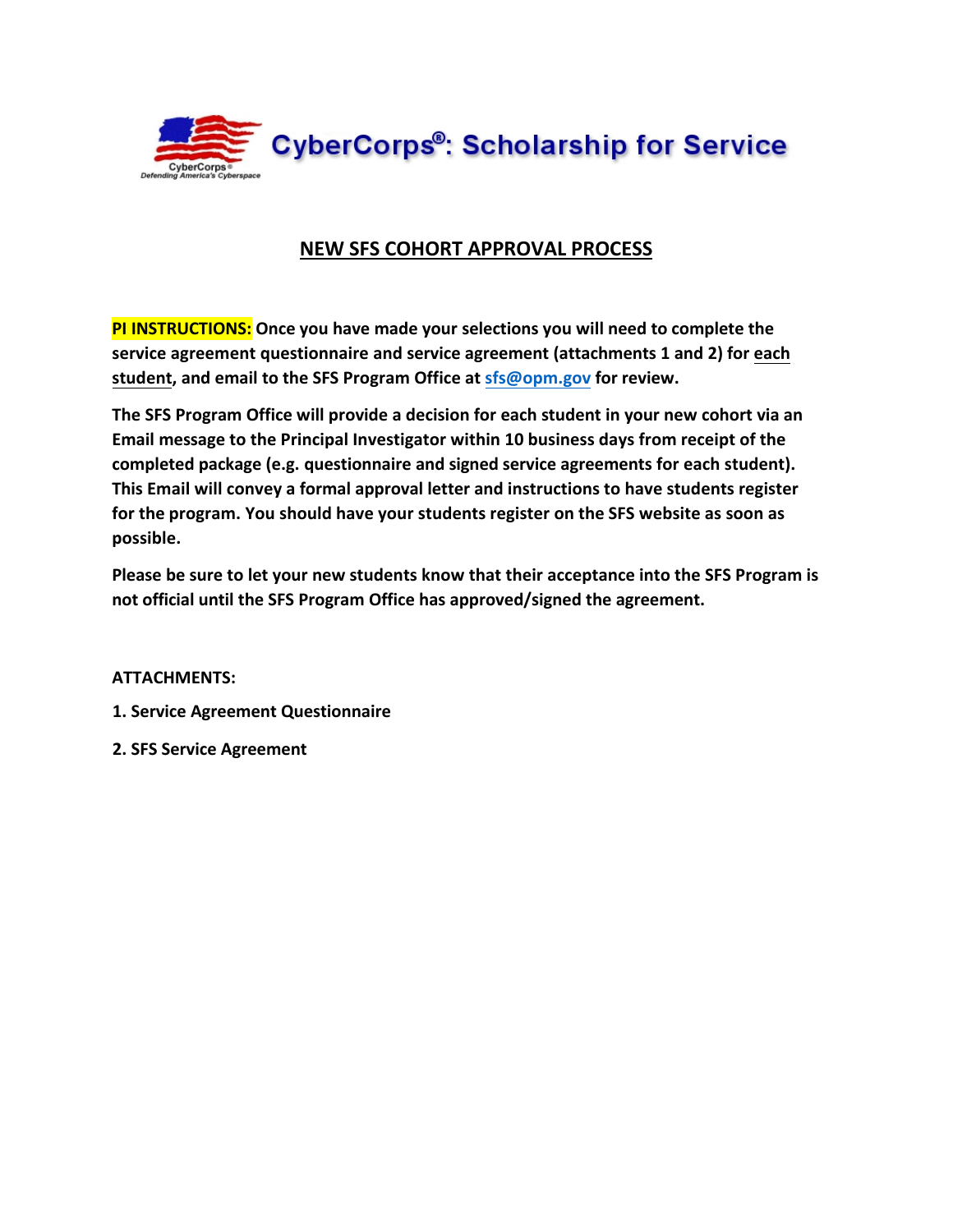

# **CyberCorps®: Scholarship for Service**

**Service Agreement Questionnaire**

**PI Instructions: In order to obtain approval of your new SFS students, please complete and submit both the Service Agreement Questionnaire and the Service Agreement for each student in your new cohort to [SFS@opm.go](mailto:SFS@opm.gov)v . Incomplete or partially completed forms will be returned with no action.** 

### **Participating Institution Information:**

**SFS Grantee Participating Institution:**

**PI Name:**

**PI Email Address:**

**PI Phone Number:**

**Co-PI Name:**

**Co-PI Email Address:**

**Co-PI Phone Number:**

**PC Name:**

**PC Email Address:**

**PC Phone Number:**

**Name, email address, and phone number any additional PI(s), CO-PI(s), and PC(s):**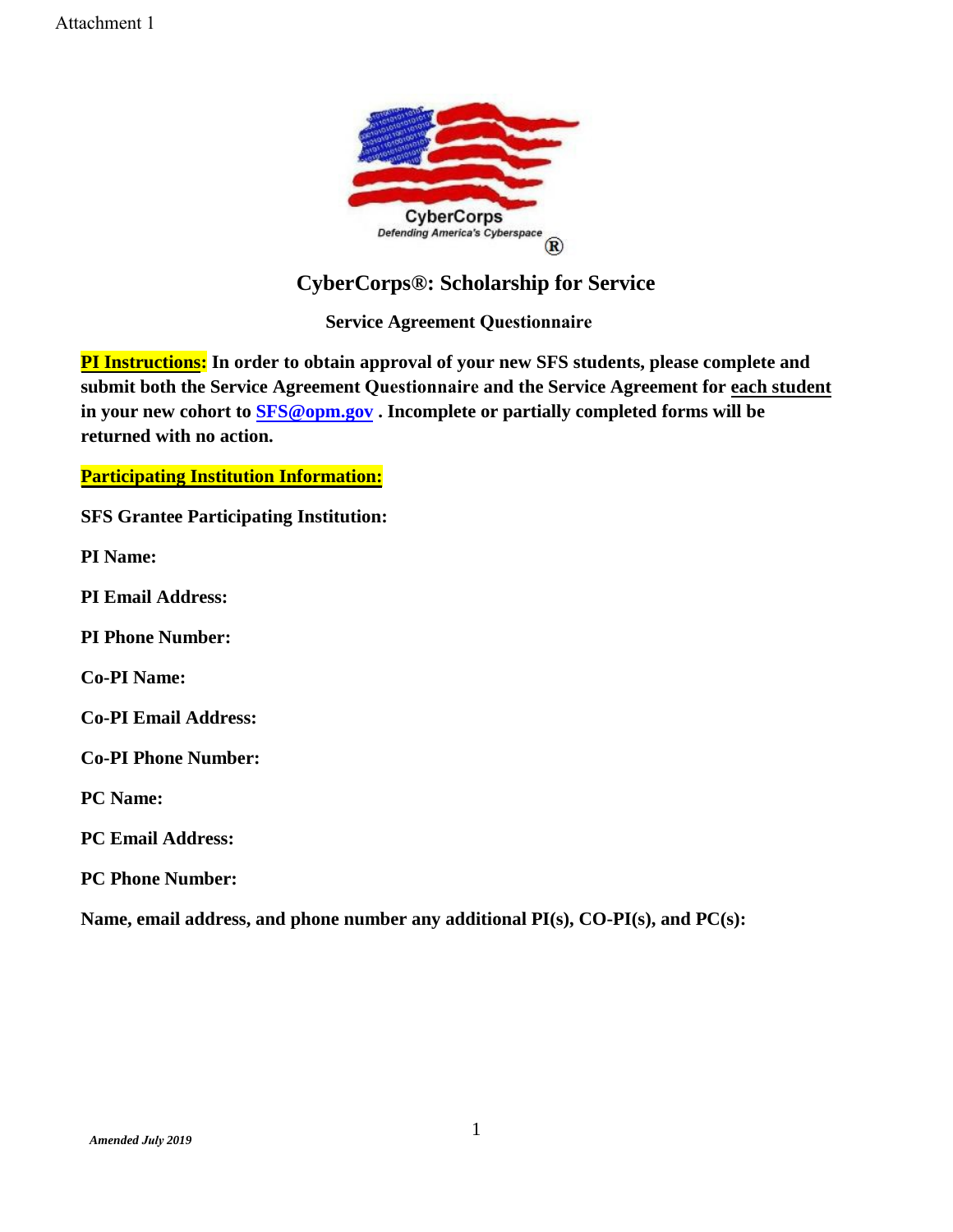#### **NSF Grant Award #:**

**Do you have a default/collection plan in place at your institution?If no, please reach out to us at [sfs@opm.gov](mailto:sfs@opm.gov) for guidance:** 



**Subcontract Institution(s) (List your CC partner(s) here if applicable):** 

**Name, email address, and phone number of Subcontract Institution POC(s):**

### **New SFS Student Information:**

**First and Last Name:**

**Email Address (participating school or other non-school email – This will be the email we will use to contact the student while they are part of the SFS Program):** 

**Citizenship:** 

 **US** 

 **Lawful Permanent Resident** 

**For Lawful Permanent Residents Only – Please describe plan for successful completion of program (i.e. student will obtain citizenship before they graduate, etc.):** 

#### **Start/Enrollment Date (Semester/Quarter and year):**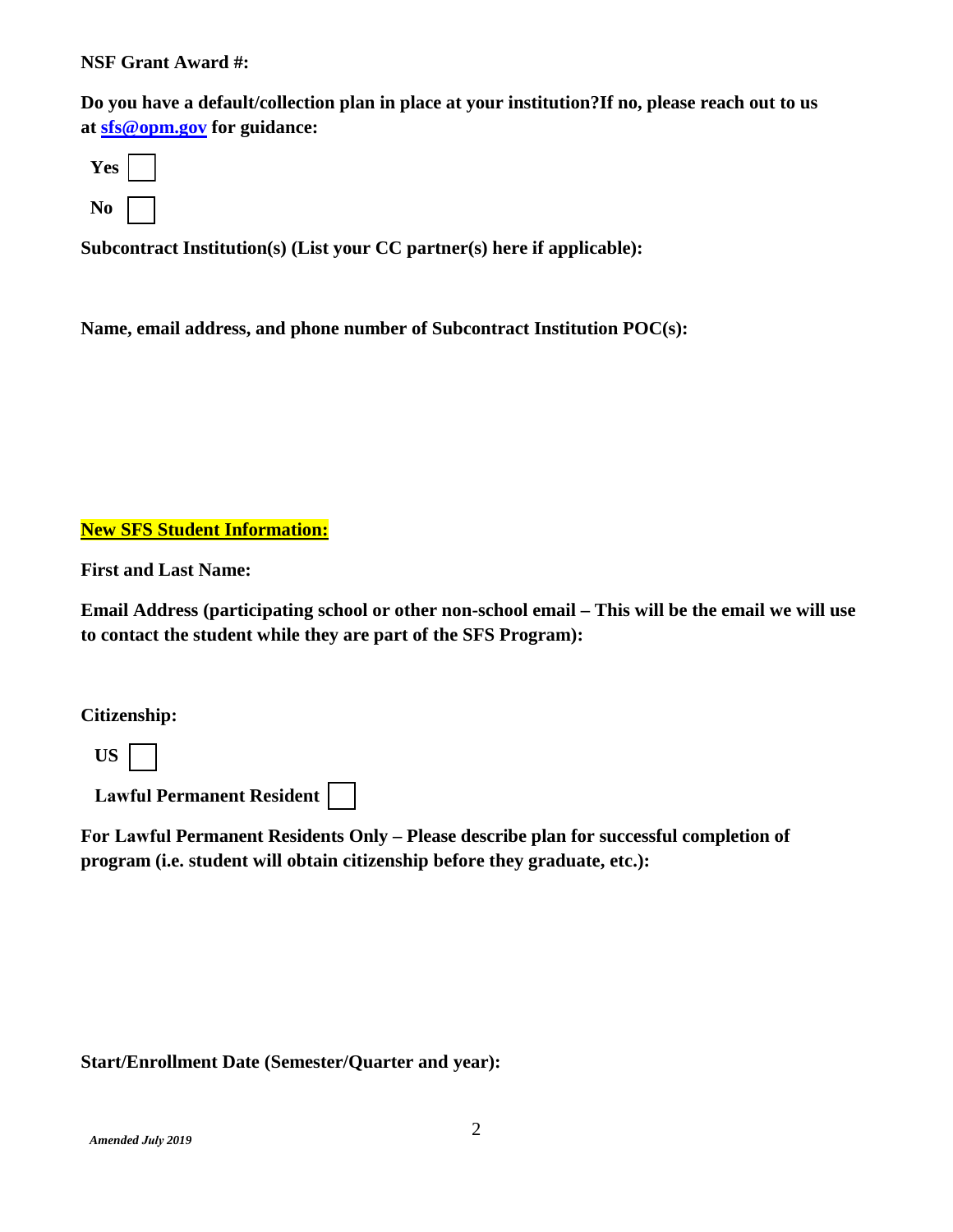**From which institution will student start receiving SFS Funding?:** 

**When will student transfer to grantee institution (if applicable)? Please list semester/quarter and year:** 

**Expected Funding Support Completion Date (Month and year) – Max funding allowed is 3 years:** 

**Expected Graduation Date (Month and year). This should be the date they will graduate and be ready to begin working for the Government:** 

Length of funding (total # of semesters/quarters) – Remember a prorated amount does not **constitute a reduction in the service obligation owed. Any funding support received for that semester/quarter will require 6 months of service:** 

**Deferral Expected? If yes, note the semester and year the deferral is expected to begin:** 

| es |  |
|----|--|
| No |  |

**Degree pursuing under SFS (BS, BS/MS, MS, PhD, etc.). For Cyber Community College Piolot (C3P) students note whether professional certificate or AAS/AS. This should be the degree or professional certificate they will have when they graduate and are ready to begin working for the Government:** 

**Degree Type/Professional Cert Type:** 

**Major:** 

**Minor (If applicable):** 

**Explain how the coherent formal academic cybersecurity requirement will be met. Please provide** 

URL<sup>\*</sup>u+'to'the formal e{ dgt 'ewttlewwo ff gitgg,'b clgt 'gt'b logt, 'gt'list courses: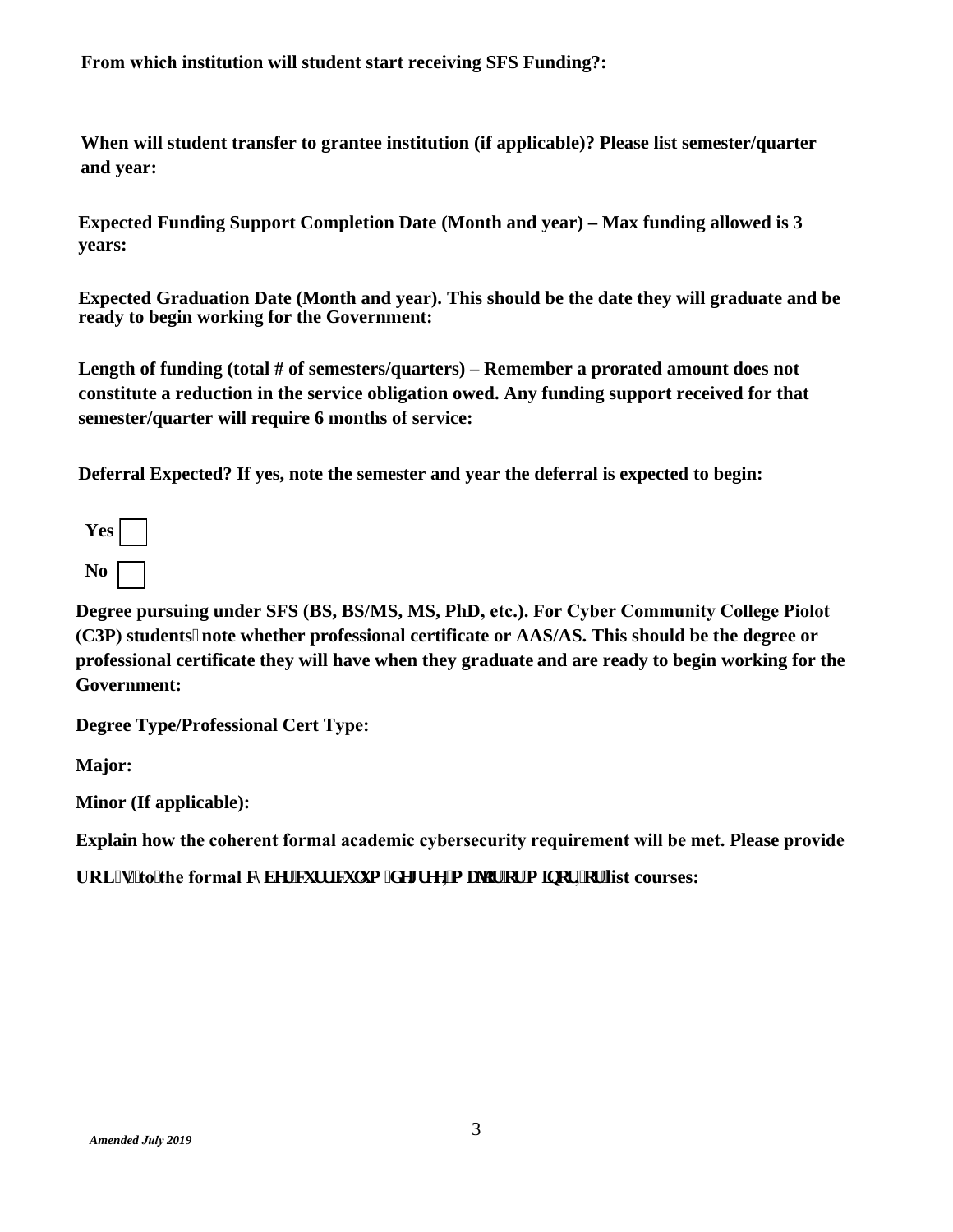**Promissory Note been signed? If yes, please provide a copy of the promissory note:**



**Please use this space to provide any additional pertinent information:** 

**\*\*\*\*\*\*\*\*\*\*\*\*\*\*\*\* SERVICE AGREEMENT GUIDANCE\*\*\*\*\*\*\*\*\*\*\*\*\*\*\*\*** 

**Ensure student initials each page of the service agreement.**

**PI and Notary's are the only individuals authorized to sign as the witness, unless you have an approved delegation request from us. Delegation requests should be submitted to us at [sfs@opm.gov](mailto:sfs@opm.gov) for review and approval. Once approved, ensure you keep a copy of the approval for your records.** 

**Ensure the student and witness signature dates match.**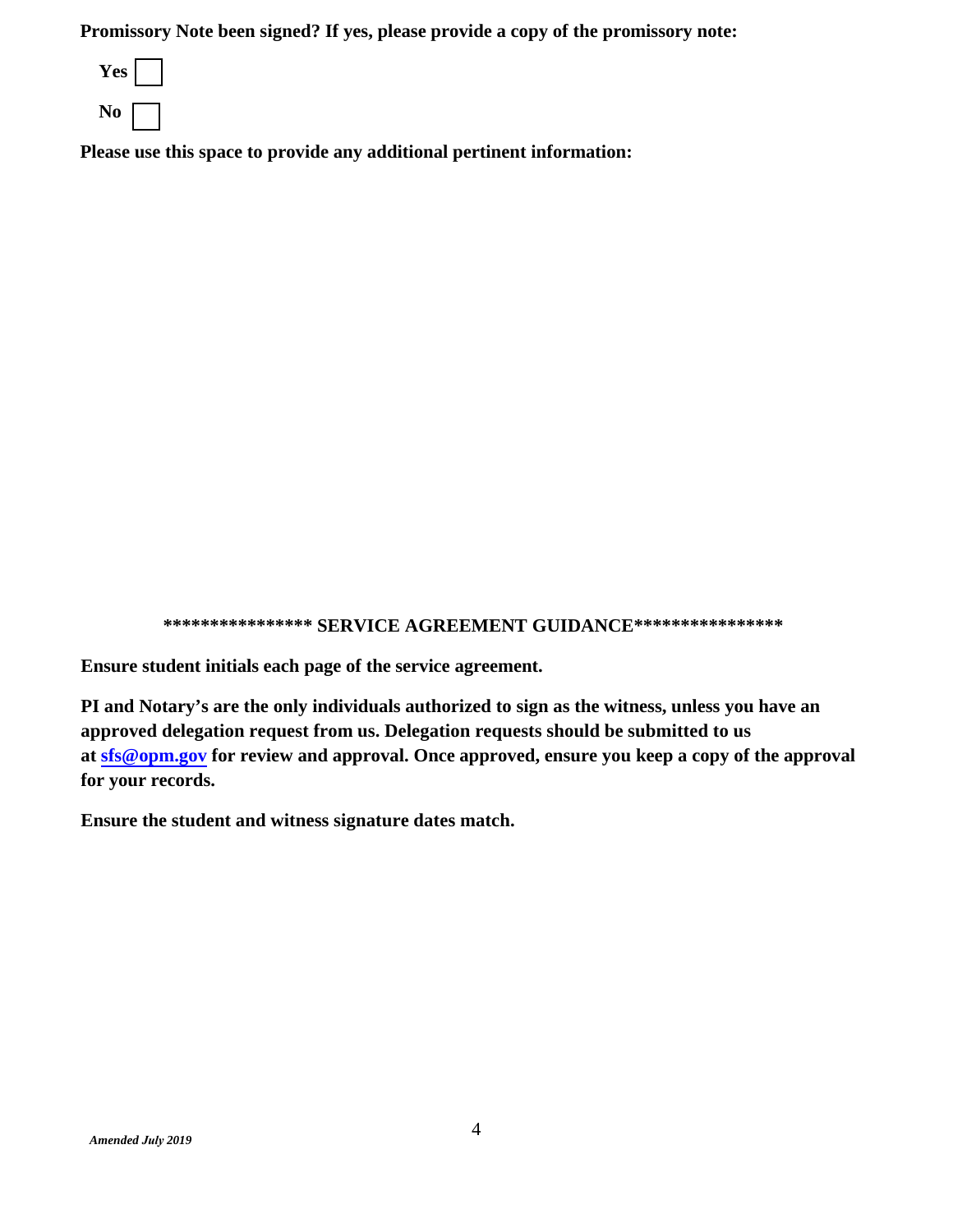

# **CyberCorps®: Scholarship For Service (SFS) (Scholarship Track)**

# **Service Agreement**

The CyberCorps®: Scholarship For Service (SFS) Program provides the means for program-approved academic institutions to grant scholarships to students (hereinafter referred to as participants) who agree to pursue a degree in the information assurance fields and serve at an approved Federal, State, local, or tribal Government agency (hereinafter referred to as "participating agency") in a qualifying position (i.e., a position in the information assurance field) for a period of up to three years upon completing academic degree requirements, depending on the length of the scholarship. This Service Agreement sets forth the participant's responsibilities.

## *I. Participant Responsibilities*

The SFS scholarship participant agrees to the following:

## **1. Scholarship Phase:**

During the scholarship phase the participant will:

- a) maintain enrollment at a participating college or university on a full-time basis;
- b) maintain good academic standing, as defined by his or her academic institution, in an information assurance program of study;
- c) at the end of the semester (or quarter or trimester, as applicable), submit an official course transcript to the Principal Investigator (PI) at the academic institution, the hiring official at the participating agency making an employment offer to the participant, or to the SFS Program Office, if so requested, listing the courses in which the participant is enrolled and the final grade(s) received;
- d) if the period of scholarship exceeds an academic year, search for and serve an information assurance-related internship of at least 10 weeks at a participating agency;
- e) participate in SFS-sponsored job fairs and all other SFS program activities;
- f) register with the SFS program, complete a participant profile, and create a résumé on-line at [www.sfs.opm.gov;](http://www.sfs.opm.gov/)
- g) update SFS profile (résumé, job search activity report, and contact information) at least once quarterly;
- h) search for post-graduation employment with a participating agency in an information assurance-related position;
- i) complete periodic surveys as requested by the SFS Program Office; and
- j) respond to all requests from SFS Program Office and PI for information concerning the SFS program and participant status in accordance with guidance provided in the request.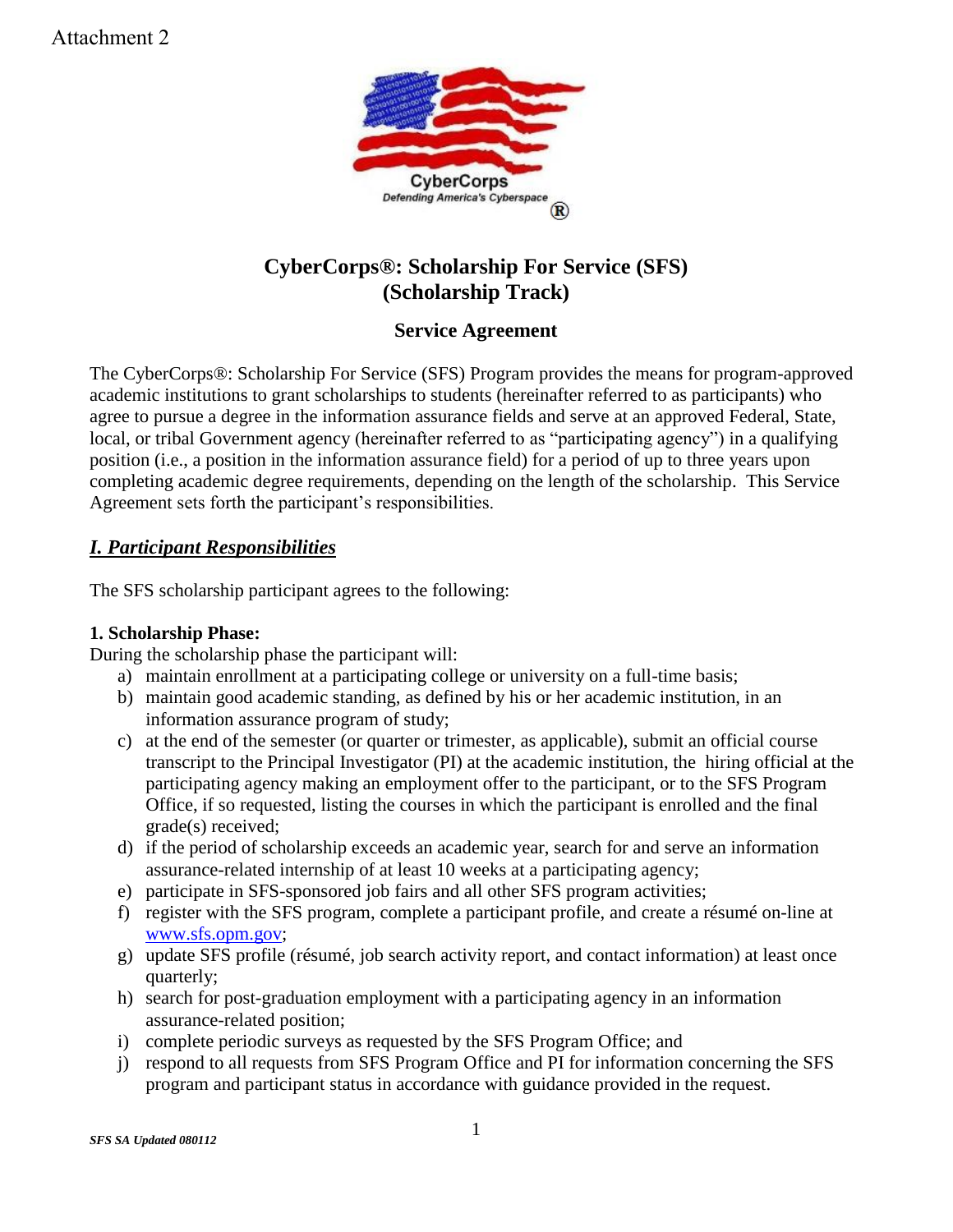### **2. Commitment Phase:**

Following completion of academic degree requirements, the participant will:

- a. work full time in a qualifying position at a participating agency for a period commensurate with the length of the scholarship or one year, whichever is longer;<sup>1</sup>
- b. provide documentation to the SFS Program Office verifying employment;
- c. ensure contact information in SFS profile remains current throughout period of obligation;
- d. complete periodic surveys as requested by the SFS Program Office; and
- e. respond to all requests from SFS Program Office and PI for information concerning the SFS program and participant status in accordance with guidance provided in the request.

### **3. Monitoring Phase:**

Upon completion of the Service Commitment Participants enter the Monitoring Phase. During this phase the Program Office monitors the Participant's employment status and keeps current contact information on Participants. This begins upon completion of the Service Commitment and concludes 8 years after the Service Commitment end date. Participants will be required to:

- a. update contact information when it changes;
- b. complete periodic surveys as requested by SFS Program Office (usually annually).

### **4. Failure to secure a qualifying position:**

If participant has not secured a qualifying position upon graduation, the participant agrees to:

- a. continue to search for employment with a participating agency in a qualifying position;
- b. respond to all requests from SFS Program Office and PI for information concerning the SFS service commitment in accordance with guidance provided in the request; and
- c. continue to update SFS profile (résumé, job search activity report, and contact information) at least once quarterly.

It is expected that the participant enters the commitment phase within 18 months of graduation however an extension may be granted by the SFS Program Office. If the participant has not secured a qualifying position within 18 months of graduation or by the end of the granted extension the participant understands that he/she will be indebted to the Federal Government and may be required to reimburse the SFS Program. Section II-2 addresses exceptions.

### *II. Participant Reimbursement to the Federal Government*

**1**. A participant who fails to comply with any Program requirement established under this Service Agreement will be indebted to the Federal Government and must immediately reimburse the SFS Program. Failure to promptly reimburse the SFS Program will require that the funds be collected as a debt owed the U.S. Treasury.<sup>ii</sup> The reimbursable amount will be prorated based on time already served to fulfill the employment obligation following completion of degree requirements.

- a. Failure to fulfill the terms of the program during the scholarship phase occurs for any of the following reasons:
	- 1. the participant's enrollment is terminated by the academic institution for reasons under the control of the participant (including failure to meet academic or behavioral standards);
	- 2. any changes to the participant's curriculum or major field of study that are not compatible with the SFS program;
	- 3. failure to complete academic degree requirements within the scholarship period unless there are mitigating circumstances agreed to by the SFS Program Office;
	- 4. the participant fails to qualify for internship placement, including obtaining a security clearance if required;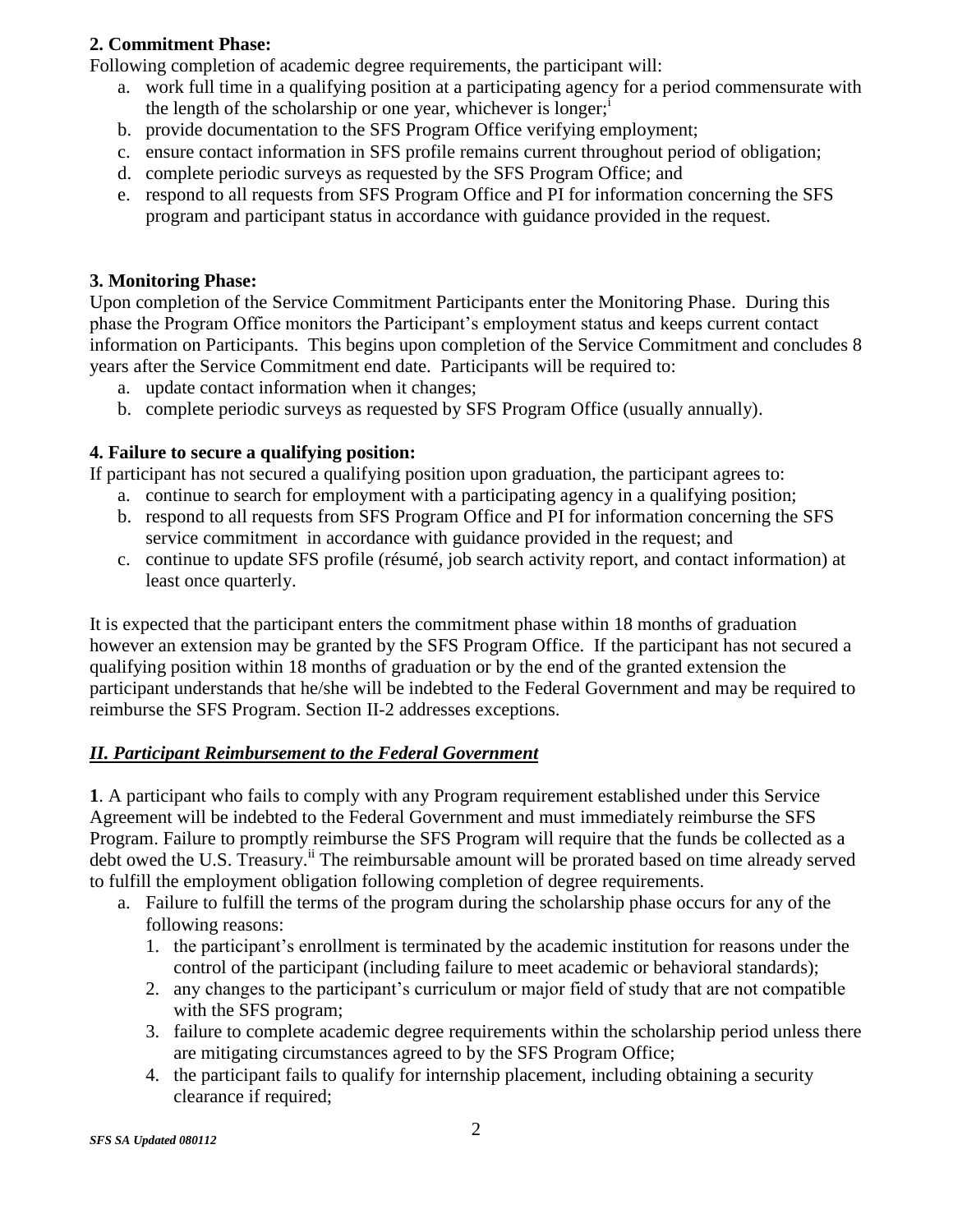- 5. the participant is terminated from any Federal appointment for cause; or
- 6. the participant otherwise breaches the terms of this agreement.
- b. Failure to complete the period of employment in a qualifying position occurs if the participant fails to gain employment at a participating agency, employment is terminated, or the participant leaves a qualifying position, for any of the following reasons before the post-academic employment commitment is fulfilled:
	- 1. the participant fails to qualify for post-graduation placement, including obtaining a security clearance if required;
	- 2. the employee resigns;
	- 3. the employee is terminated for cause or for adverse suitability/security clearance determinations;<sup>iii</sup>
	- 4. the employee initiates action that results in reassignment, promotion or transfer to a non-covered position;
	- 5. the employee refuses an offer of reassignment or transfer to a covered position in the commuting area when such an action becomes necessary because of changes in the employer's staffing needs, organizational realignment, or staff reductions; or
	- 6. the employee otherwise breaches the terms of this agreement.
- **2**. Participant reimbursement is not required under any of the following conditions:
	- a) the participant receives and accepts an offer from an agency designated as "participating" by the SFS Program Office and that agency is, through no fault of the participant, unable to place the participant in a covered position that permits the fulfillment of the employment obligation upon completion of academic degree requirements; and the SFS Program Office is unable to effect alternative placement in a covered position within the continental United States;
	- b) the participant is reassigned to a non-qualifying position due to changes in staff requirements, organizational realignment, or staff reductions, or at management's discretion;
	- c) the participant is involuntarily separated for reasons other than misconduct or performance;
	- d) the participant leaves the agency voluntarily to enter into the service of any other participating agency in a qualified position; or
	- e) the National Science Foundation (NSF) determines that seeking reimbursement is not in the Federal Government's best interests.

I certify that I have read and understand the terms of this service agreement. I further certify that I am a United States citizen, and (if a male born after December 31, 1959) have registered with the Selective Service System, or am exempt from having to do so under Selective Service law.

| Participant's PRINTED Name            | Participant's Signature            | Date |
|---------------------------------------|------------------------------------|------|
|                                       |                                    |      |
| Witnessed by:                         |                                    |      |
|                                       |                                    |      |
|                                       |                                    |      |
| Principal Investigator's PRINTED Name | Principal Investigator's Signature | Date |
| $CDCCL$ $H1$ $L1$ $000112$            | 3                                  |      |